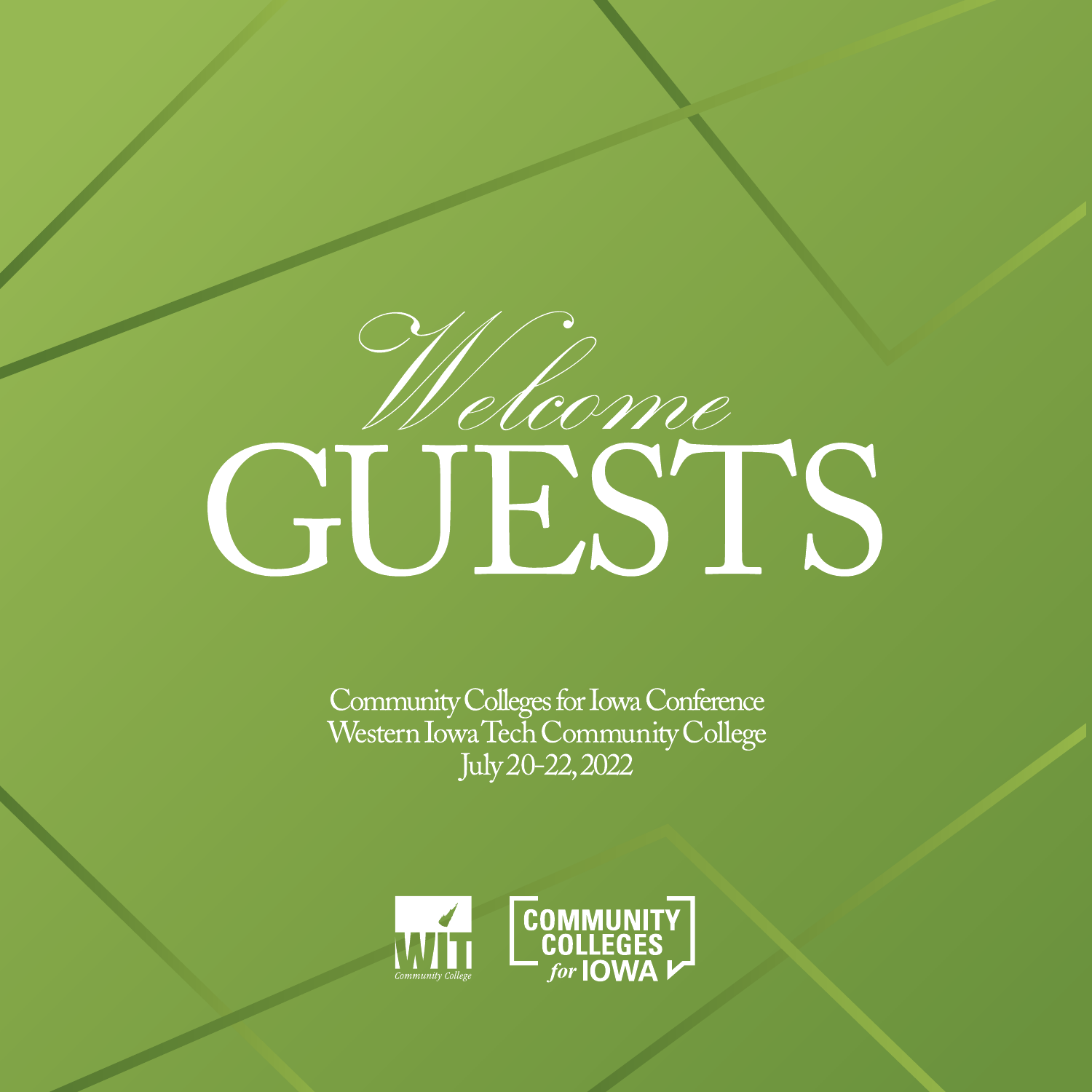# WELCOME

We are so pleased to have guests join us at the 2022 Community Colleges for Iowa Conference and look forward to sharing the sights, tastes, and successes of Sioux City with you. Take a peek and the fun activities we have planned. Please note the agenda is subject to change. Looking forward to seeing you in July!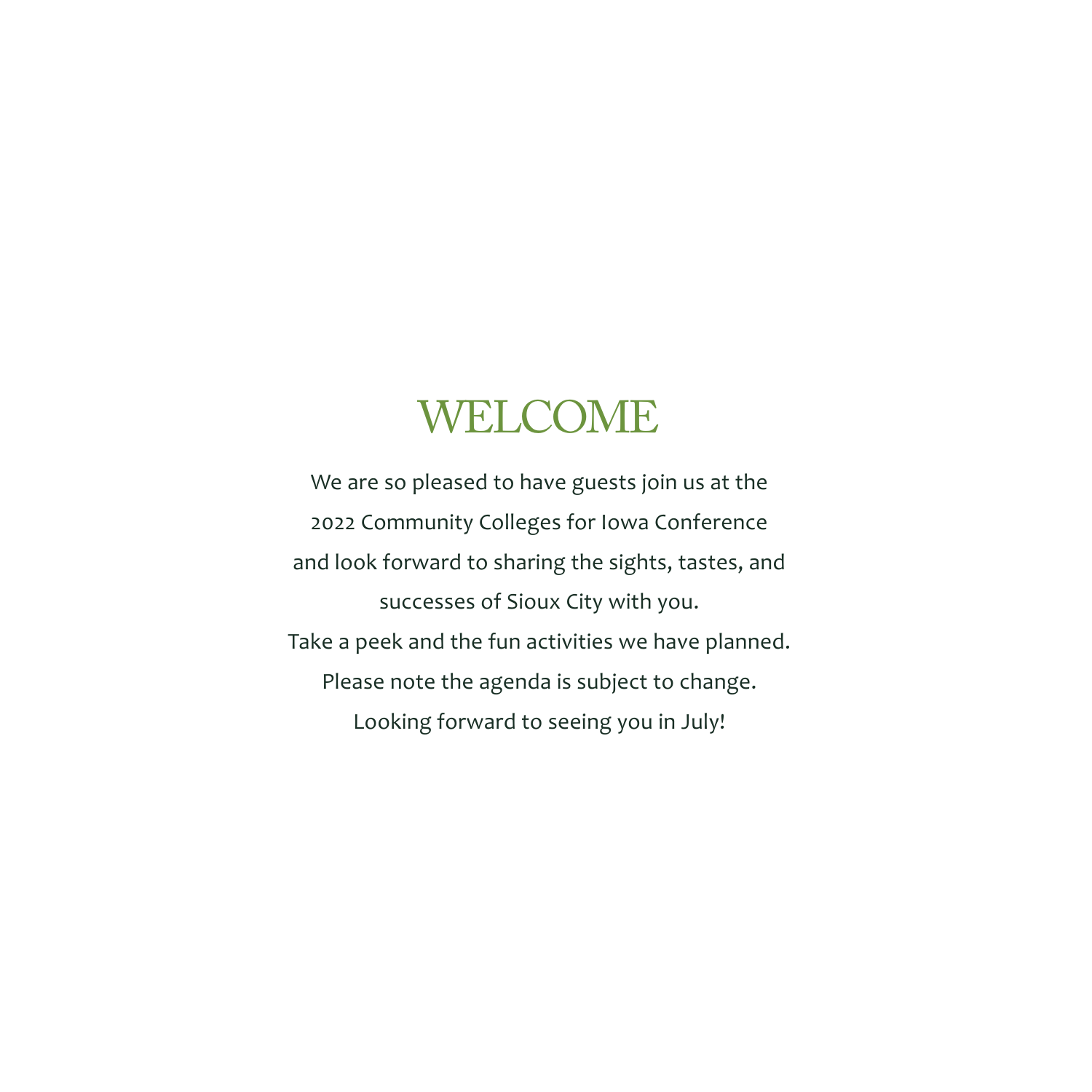Guest Activities

Community Colleges for Iowa 2022

# **WEDNESDAY, JULY 20** | **SIOUX CITY HISTORY**

# **Board WITCC Bus**

# **Sioux City Public Museum**

Explore Sioux City's surprising history at the Sioux City Public Museum. Learn all about the city's stockyard boom, its response to the crash of United Flight 232, and more during our private tour with the museum's archive manager.

[Learn More](http://www.siouxcitymuseum.org/) 

# **Catered Lunch**

## **Sioux City Orpheum Tour**

The Sioux City Orpheum opened in 1927 and has been the host of world-renowned acts for over 100 years. You will be enthralled by its history and its grandeur.

[Learn More](https://www.orpheumlive.com)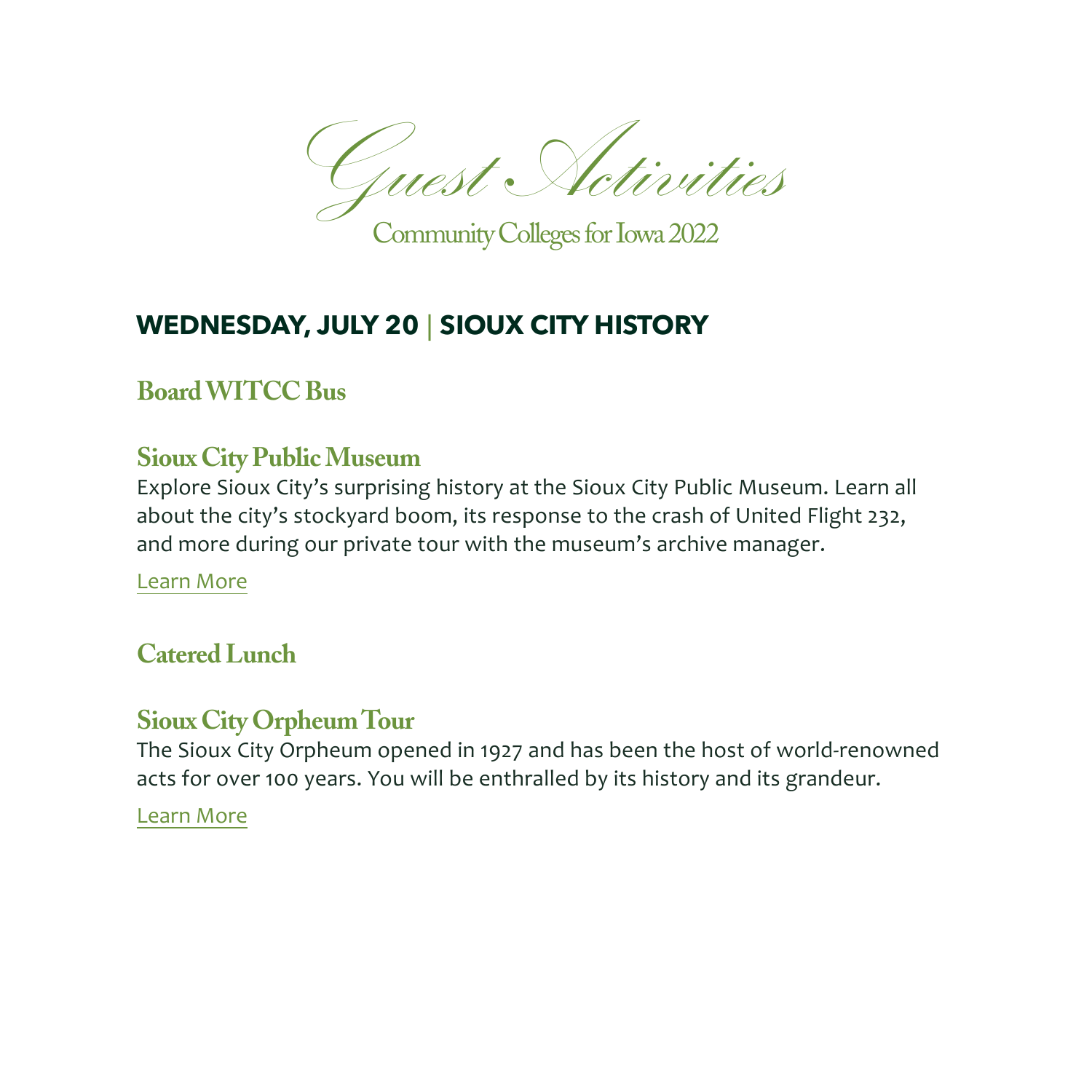Guest Activities

Community Colleges for Iowa 2022

# **THURSDAY, JULY 21** | **LOESS HILLS DAY**

#### **Board WITCC Bus**

#### **Broken Kettle Grasslands Preserve**

Broken Kettle Grasslands is home to Iowa's largest remaining prairie and over 200 bison. The Nature Conservancy's Land Steward will share the history of the prairie, uniqueness of the Loess Hills, and bison herd conservation efforts. Expect to see native animals, stellar landscapes and breathtaking vistas.

[Learn More](https://www.nature.org/en-us/get-involved/how-to-help/places-we-protect/broken-kettle-grasslands-preserve/) 

#### **Catered Lunch**

## **Oscar Carl Vineyard**

Finish the day with a wine tasting and vineyard tour at Oscar Carl Vineyard. The vineyard boasts over 500 Frontenac Blanc grapevines, a stunning view of the Loess Hills, and beautiful antiques sourced from all over the world.

#### [Learn More](http://oscarcarlvineyard.com/)